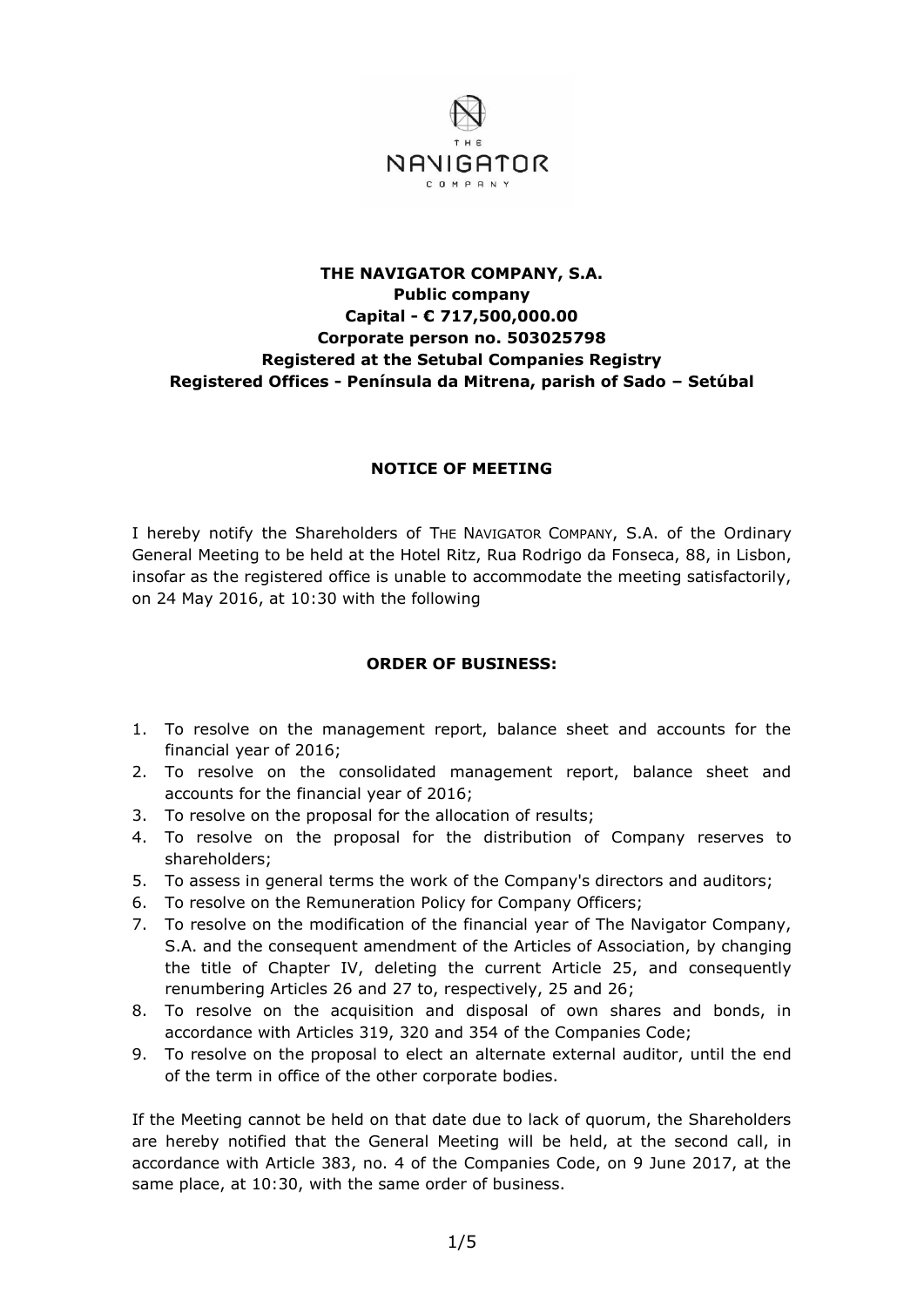

As from the date of issue of this notice, the information provided for in law and referred to in Article 21-C of the Securities Code and Article 289 of the Companies the Share Code, including the documents and motions to be submitted to the General Meeting, known to the Company at this date, will be available for consultation by shareholders at the registered office, on the Company's website (www.thenavigatorcompany.com) and on the website of the Securities Market Commission [\(www.cmvm.pt\)](http://www.cmvm.pt/).

The Company has no special procedures to be followed by Shareholders to exercise, in the course of the General Meeting, the right to information set out in in Article 290 of the Companies Code, notwithstanding management of the available time and the judgement and discretion of the Chairman of the General Meeting as to the proportionality of the information requested.

In addition to the Company Officers and the common representative of the bondholders, participation in the General Meeting is open to Shareholders who hold 1 (one) share, which number corresponds to 1 (one) vote.

Participation in the General Meeting is conditional on submittal of proof of the capacity of shareholder with voting rights by 00:00 hours (GMT) on 17 May 2017, referred to below as the Registration Date, which corresponds to the fifth trading day prior to the holding of the General Meeting.

Shareholders wishing to take part in the General Meeting must declare this intention by notifying the Chairman of the General Meeting and the Financial Intermediary with which the individual registration account for the shares has been opened, which notices must be received, at the latest, by 23:59 hours (GMT) on 16 May 2017. To this end the Shareholders may use the forms available at the registered office and on the Company's website (www.thenavigatorcompany.com); the notices addressed to the Chairman of the General Meeting may be sent by email to ag.tnc@thenavigatorcompany.com.

The Financial Intermediary who has been informed of the Shareholder's intention to take part in the General Meeting must send the Chairman of the General Meeting information on the number of shares registered in the name of this Shareholder, as at the Registration Date, and this information must be received, at the latest, by 23:59 hours (GMT) on 17 May 2017. This information may also be sent by email to ag.tnc@thenavigatorcompany.com.

Participation in the General Meeting and exercise of voting rights are not prejudiced by the transfer of shares subsequent to the Registration Date, and do not require the shares to be blocked from the Registration Date to the date of the General Meeting.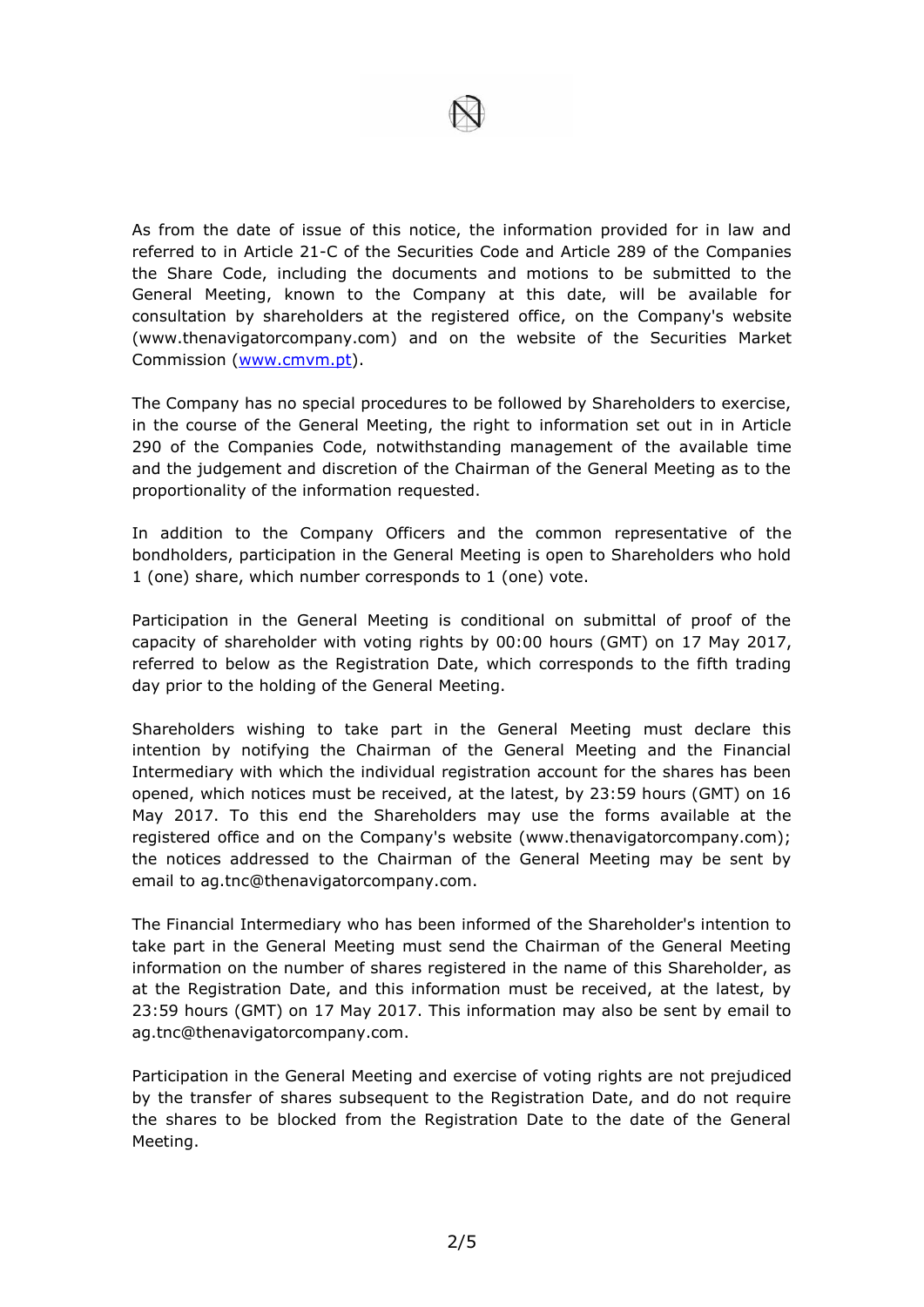Shareholders who, having declared their intention to take part in the General Meeting, then transfer the ownership of their shares in the period between the Registration Date and the end of the General Meeting must notify the Chairman of the General Meeting and the Securities Market Commission (Comissão do Mercado de Valores Mobiliários) immediately of such transfer and may, for this purpose, in the case of the notice to be sent to the Chairman of the General Meeting, send this information by email to ag.tnc@thenavigatorcompany.com.

Shareholders who, on a professional basis, hold shares in their own name but on behalf of clients and who wish to cast conflicting votes are required to submit to the Chairman of the General Meeting, by 23:59 hours (GMT) on 17 May 2017, in addition to the declaration of their intention to take part in the General Meeting and to the sending, by the respective Financial Intermediary, of the information on the number of shares registered in their client's name, sufficient and proportional evidence of the (i) identity of each client and the number of shares with voting rights to be exercised on their behalf, and also (ii) the specific voting instructions issued by each client for each item on the order of business.

Shareholders may appoint a proxy to represent them at the General Meeting, and to this end may download a proxy form from the Company's website (www.thenavigatorcompany.com) or obtain a form on request from the head office.

Notwithstanding the rule on the unity of votes established in Article 385 of the Companies Code, any Shareholder may appoint different proxies for shares it holds in different securities accounts.

Proxy forms for both individual and corporate Shareholders must be delivered to the Chairman of the General Meeting, so as to be received by 18 May 2017, and may also be sent by email to ag.tnc@thenavigatorcompany.com.

In accordance with articles 23-A, no. 2, paragraph a), and 23-B, no. 1, of the Securities Code, shareholders holding shares that correspond to at least 2% of the share capital may, by written request addressed to the Chairman of the General Meeting, within 5 days from publication of this convening notice, request (i) the inclusion of items in the agenda, presenting for that purpose a resolution proposal for each item to be included in the agenda; ii) the inclusion of proposals for the General Meeting to pass resolutions regarding the items listed in the convening notice or subsequently included therein.

The requests and the documentation related to the agenda can be sent by email to the address referred above.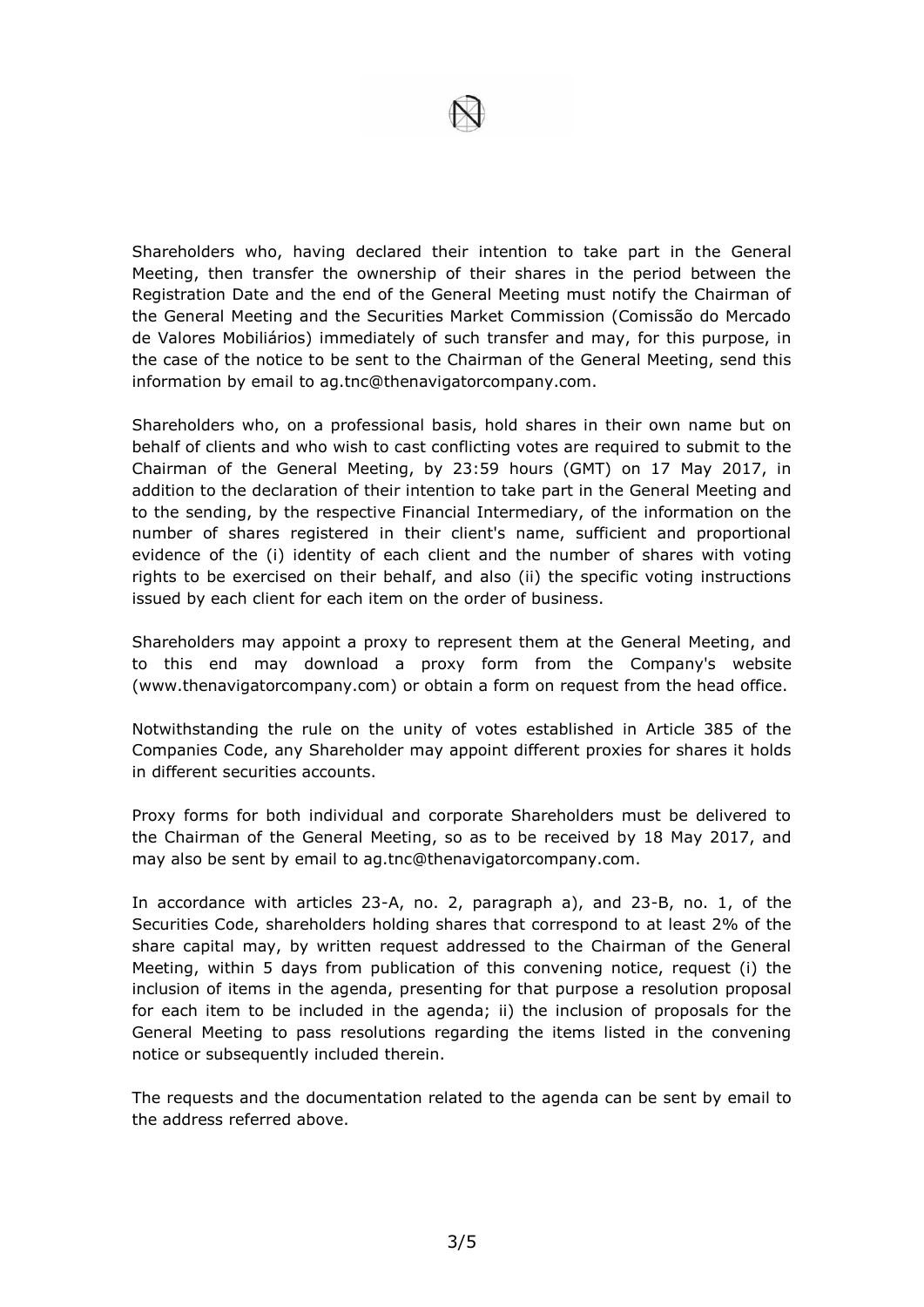

Votes may be cast by post or by email, as follows:

- 1. Shareholders who wish to cast postal votes are required to send a letter to the Chairman of the General Meeting, at the Company's registered office, containing a closed envelope for each item on the order of business on which they wish to vote, indicating on each envelope that it contains a postal vote, and specifying the General Meeting and the item on the order of business to which it refers; inside each envelope, the shareholder is required to declare his vote, namely by taking a position in relation to any motions submitted in advance to the General Meeting; each voting declaration must be signed, and the signature notarised or authenticated by legal means deemed to be equivalent.
	- a) Postal votes are only considered if the shareholders casting them provide evidence of the ownership of their shares, in accordance with the general rules.
	- b) Postal votes are only considered when received by the day prior to the holding of the meeting, inclusive.
	- c) The Company Secretary is responsible for organising postal voting, and shall in particular:
		- i) Open the votes;
		- ii) Verify the number of shareholders and the number of votes held by each voter;
		- iii) Verify the authenticity of the votes;
		- iv) Assure the confidentiality of the votes until voting starts on the respective item on the order of business.
- 2. Shareholders may also vote by email, provided their votes are received on terms equivalent to those for postal voting, as regards intelligibility, assurances of authenticity, confidentiality and other formal criteria. For this purpose, Shareholders should complete the ballot form provided on the Company's website (www.thenavigatorcompany.com) and send it by email to ag.tnc@thenavigatorcompany.com, the notarised signature being substituted by a digital signature. Email votes will only be considered when received by 23:59 hours (GMT) on the day prior to the meeting, at the email address indicated, in relation to which:
	- a) The Chairman of the General Meeting has received, by 23:59 hours (GMT) on 16 May 2017, the written declaration from the shareholder in question